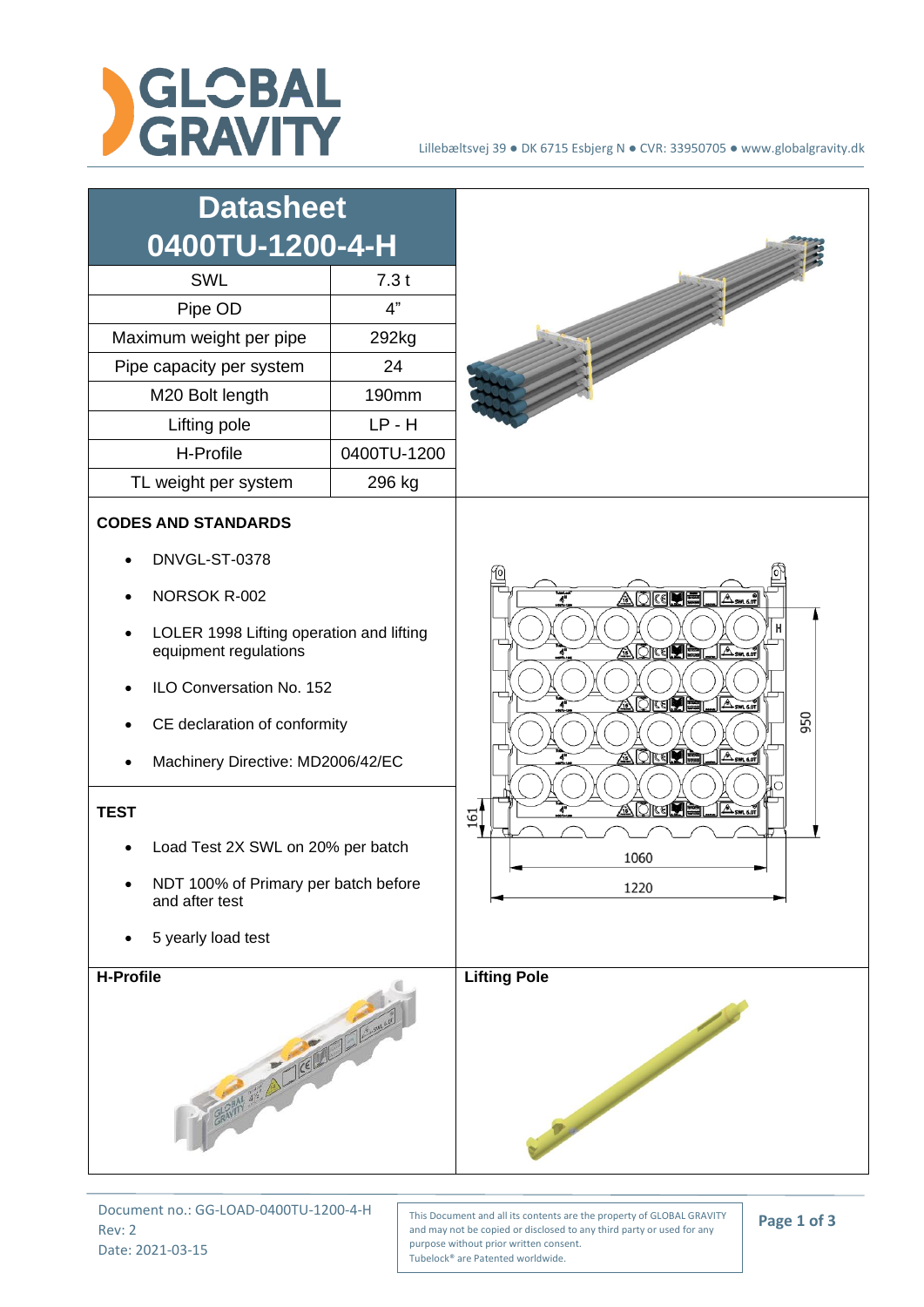

## Lillebæltsvej 39 ● DK 6715 Esbjerg N ● CVR: 33950705 ● www.globalgravity.dk

## **Stacking**

| Sketch                                                                                                                                                         | ັ<br>Systems   | Height                                                                                                                                                      | Joints         | Supported | <b>Truck</b>       | Boat                                                                                                       | Rig                | Yard               |  |  |
|----------------------------------------------------------------------------------------------------------------------------------------------------------------|----------------|-------------------------------------------------------------------------------------------------------------------------------------------------------------|----------------|-----------|--------------------|------------------------------------------------------------------------------------------------------------|--------------------|--------------------|--|--|
| A                                                                                                                                                              | Stacked<br>1   | (mm)<br>950                                                                                                                                                 | 24             |           | $\pmb{\mathsf{x}}$ | $\pmb{\mathsf{X}}$                                                                                         | X                  | $\pmb{\mathsf{x}}$ |  |  |
| $\sf B$                                                                                                                                                        | $\mathbf 2$    | 1810                                                                                                                                                        | 48             |           | $\pmb{\mathsf{X}}$ | $\pmb{\mathsf{X}}$                                                                                         | $\pmb{\mathsf{x}}$ | X                  |  |  |
| $\overline{C}$                                                                                                                                                 | $\sqrt{3}$     | 2680                                                                                                                                                        | 72             |           |                    |                                                                                                            | X                  | X                  |  |  |
| D                                                                                                                                                              | $\overline{4}$ | 3550                                                                                                                                                        | 96             |           |                    |                                                                                                            | $\pmb{\mathsf{x}}$ | $\pmb{\mathsf{x}}$ |  |  |
| (x): Depending on Truck set-up and regulation<br><b>2 SYSTEMS STACKED</b><br>(48 JOINTS)<br><b>SINGLE SYSTEM</b><br><b>(24 JOINTS)</b><br>1810<br>(820)<br>950 |                |                                                                                                                                                             |                |           |                    |                                                                                                            |                    |                    |  |  |
|                                                                                                                                                                |                |                                                                                                                                                             | A              |           |                    | B                                                                                                          |                    |                    |  |  |
|                                                                                                                                                                |                |                                                                                                                                                             |                |           |                    | <b>4 SYSTEMS STACKED</b>                                                                                   |                    |                    |  |  |
|                                                                                                                                                                |                | <b>(96 JOINTS)</b>                                                                                                                                          |                |           |                    |                                                                                                            |                    |                    |  |  |
|                                                                                                                                                                |                | <b>3 SYSTEMS STACKED</b><br>(72 JOINTS)<br><b>ADKSHELLAND</b><br>2000<br>QQQC<br>0000C<br>200<br>OYO)<br>QQQC<br><u> QOQ</u><br>OXOXO.<br>20<br>$\mathbf C$ | (2550)<br>2680 |           | ⊃                  | <b>BEEF</b><br>OXO.<br>OXOXOX<br>OXO<br>(3420)<br>3550<br><b>2000</b><br>XО<br>$\frac{1}{2}$<br>00000<br>D |                    |                    |  |  |

Document no.: GG-LOAD-0400TU-1200-4-H Rev: 2 Date: 2021-03-15

This Document and all its contents are the property of GLOBAL GRAVITY and may not be copied or disclosed to any third party or used for any purpose without prior written consent. Tubelock® are Patented worldwide.